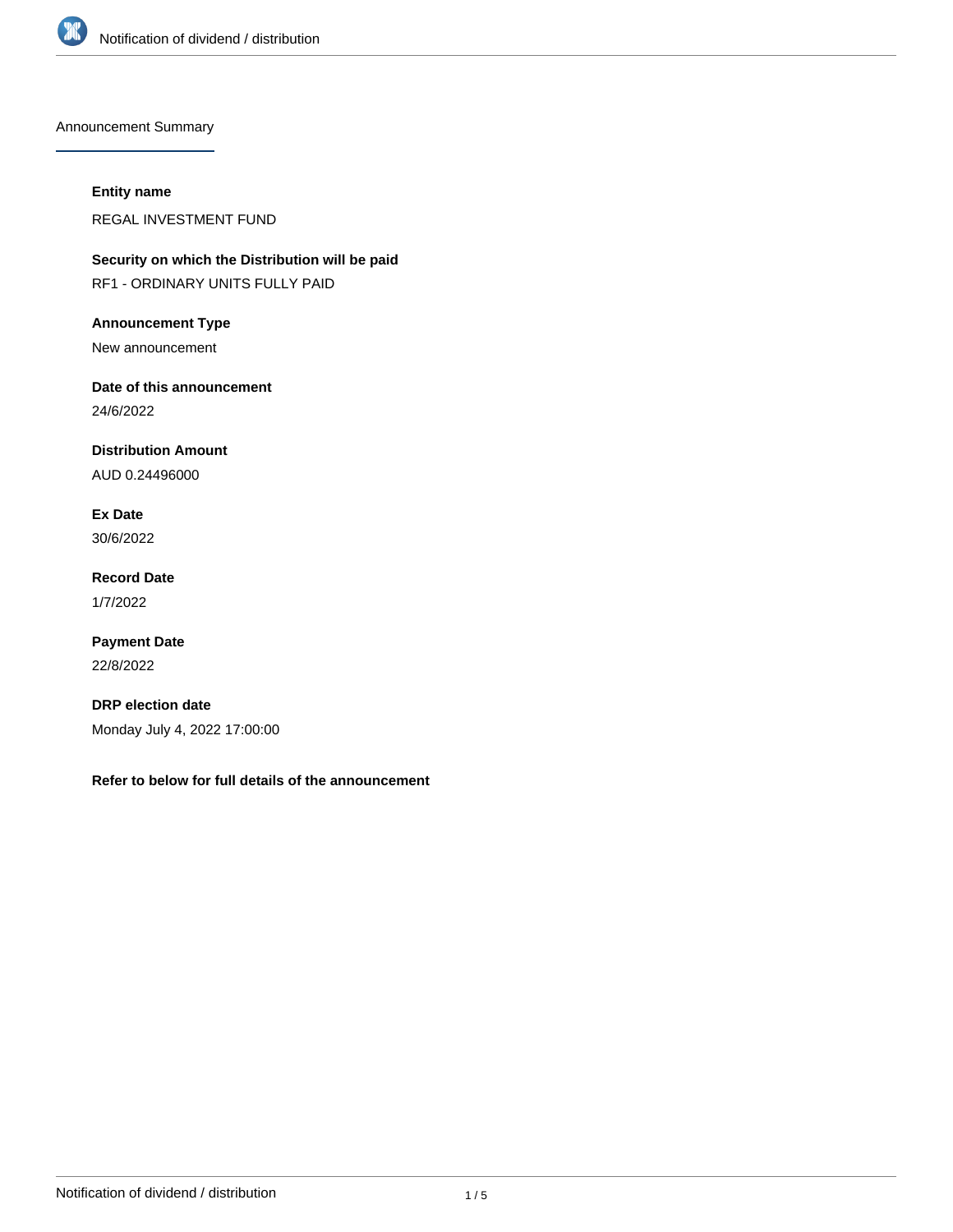

Announcement Details

Part 1 - Entity and announcement details

### **1.1 Name of +Entity**

REGAL INVESTMENT FUND

**1.2 Registered Number Type** ARSN

**Registration Number**

632283384

**1.3 ASX issuer code**

RF1

### **1.4 The announcement is** New announcement

**1.5 Date of this announcement** 24/6/2022

**1.6 ASX +Security Code** RF1

**ASX +Security Description** ORDINARY UNITS FULLY PAID

Part 2A - All dividends/distributions basic details

**2A.1 Type of dividend/distribution C** Ordinary

**2A.2 The Dividend/distribution:**

relates to a period of six months

**2A.3 The dividend/distribution relates to the financial reporting or payment period ending ended/ending (date)** 30/6/2022

## **2A.4 +Record Date**

1/7/2022

**2A.5 Ex Date** 30/6/2022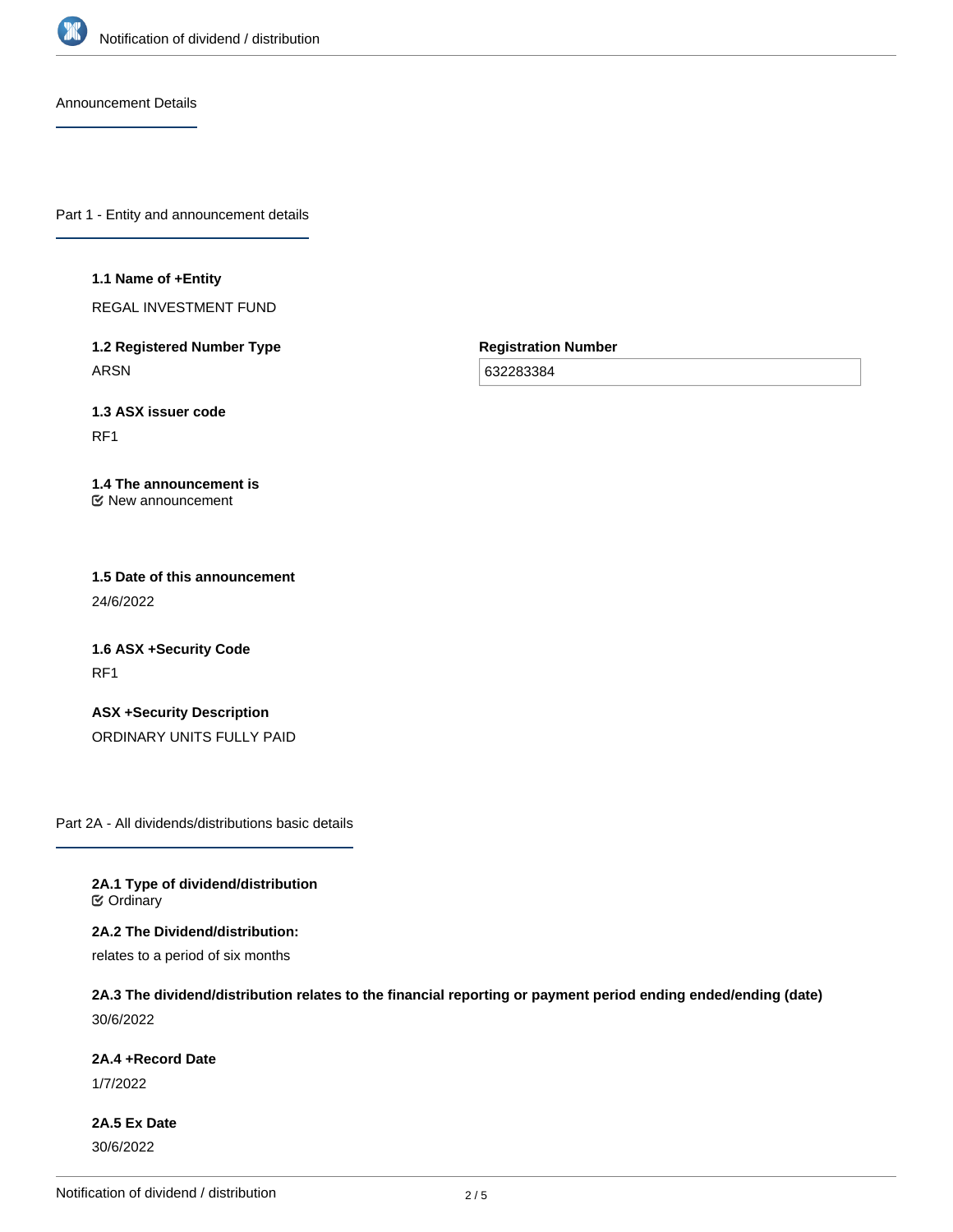## **2A.6 Payment Date**

22/8/2022

**2A.7 Are any of the below approvals required for the dividend/distribution before business day 0 of the timetable?**

- **•** Security holder approval
- **Court approval**
- **Lodgement of court order with +ASIC**
- **ACCC approval**
- **FIRB approval**
- **Another approval/condition external to the entity required before business day 0 of the timetable for the dividend/distribution.**

No

**2A.8 Currency in which the dividend/distribution is made ("primary currency")**

AUD - Australian Dollar

| 2A.9 Total dividend/distribution payment amount per | <b>Estimated or Actual?</b> |
|-----------------------------------------------------|-----------------------------|
| +security (in primary currency) for all             | <b></b> Estimated           |
| dividends/distributions notified in this form       |                             |

AUD 0.24496000

**2A.10 Does the entity have arrangements relating to the currency in which the dividend/distribution is paid to securityholders that it wishes to disclose to the market?** No

### **2A.11 Does the entity have a securities plan for dividends/distributions on this +security?** We have a Dividend/Distribution Reinvestment Plan (DRP)

### **2A.11a If the +entity has a DRP, is the DRP applicable to this dividend/distribution?** Yes

**2A.12 Does the +entity have tax component information**

**2A.11a(i) DRP Status in respect of this dividend/distribution**

Full DRP

Part 3A - Ordinary dividend/distribution

**apart from franking?**

No

| 3A.1 Is the ordinary dividend/distribution estimated at                     | 3A.1a Ordinary dividend/distribution estimated amount |
|-----------------------------------------------------------------------------|-------------------------------------------------------|
| this time?                                                                  | per +security                                         |
| $\alpha$ Yes                                                                | AUD 0.24496000                                        |
| 3A.1a(i) Date that actual ordinary amount will be<br>announced<br>19/7/2022 | <b>Estimated or Actual?</b><br>$\mathfrak{C}$ Actual  |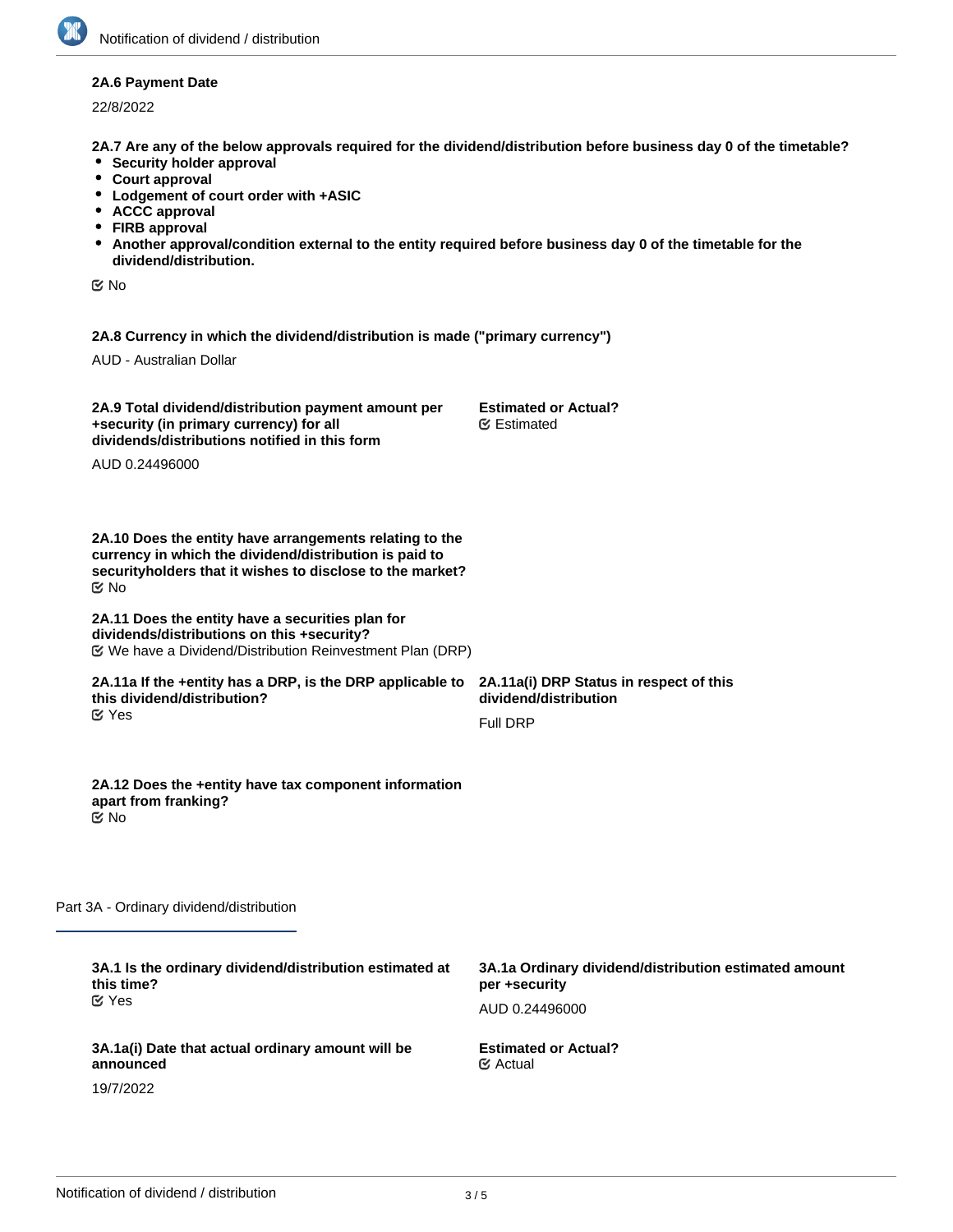

| 3A.1b Ordinary Dividend/distribution amount per<br>security                                                                                                                                        |                                                                     |
|----------------------------------------------------------------------------------------------------------------------------------------------------------------------------------------------------|---------------------------------------------------------------------|
| <b>AUD</b>                                                                                                                                                                                         |                                                                     |
| 3A.2 Is the ordinary dividend/distribution franked?<br>$\mathfrak{C}$ No                                                                                                                           |                                                                     |
| 3A.3 Percentage of ordinary dividend/distribution that is<br>franked                                                                                                                               |                                                                     |
| 0.0000%                                                                                                                                                                                            |                                                                     |
| 3A.4 Ordinary dividend/distribution franked amount per<br>+security                                                                                                                                | 3A.5 Percentage amount of dividend which is unfranked<br>100.0000 % |
| AUD 0.00000000                                                                                                                                                                                     |                                                                     |
| 3A.6 Ordinary dividend/distribution unfranked amount<br>per +security excluding conduit foreign income amount                                                                                      |                                                                     |
| <b>AUD</b>                                                                                                                                                                                         |                                                                     |
| 3A.7 Ordinary dividend/distribution conduit foreign<br>income amount per security                                                                                                                  |                                                                     |
| AUD 0.00000000                                                                                                                                                                                     |                                                                     |
|                                                                                                                                                                                                    |                                                                     |
| Part 4A - +Dividend reinvestment plan (DRP)<br>4A.1 What is the default option if +security holders do not indicate whether they want to participate in the DRP?                                   |                                                                     |
| 4A.2 Last date and time for lodgement of election<br>notices to share registry under DRP                                                                                                           | 4A.3 DRP discount rate<br>$\%$                                      |
| Monday July 4, 2022 17:00:00                                                                                                                                                                       |                                                                     |
| 4A.4 Period of calculation of reinvestment price                                                                                                                                                   |                                                                     |
| <b>Start Date</b>                                                                                                                                                                                  | <b>End Date</b>                                                     |
| 1/1/2022                                                                                                                                                                                           | 30/6/2022                                                           |
| 4A.5 DRP price calculation methodology                                                                                                                                                             |                                                                     |
| The net asset value of a unit or other unit application price permitted under the constitution, as determined by the<br>Responsible Entity in accordance with the constitution on the record date. |                                                                     |
| 4A.6 DRP Price (including any discount):                                                                                                                                                           | 4A.7 DRP +securities +issue date                                    |
| <b>AUD</b>                                                                                                                                                                                         |                                                                     |

**4A.10 Is there a maximum dollar amount or number of +securities required for DRP participation?** No